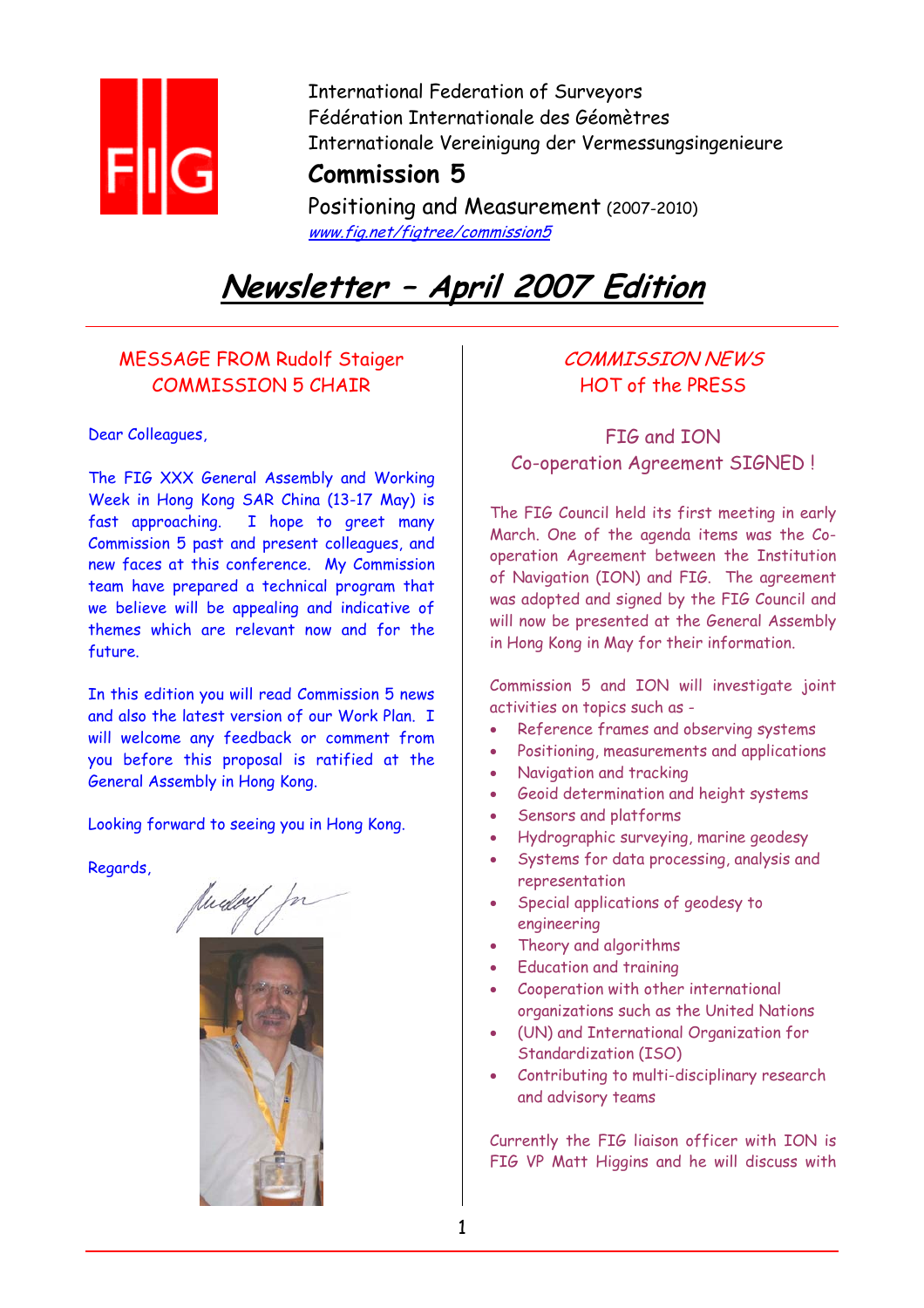Rudolf Staiger who will be the Commission 5 contact person in the future.

We look forward to good co-operation and the benefits to both ION and FIG.

# \*\*\*\*\*\*\*\*\*\*\*\*\*\*\*\*\*\*\*\*\*\*\*\*\*\*\*\*\*\*\*\*\*\*\*\*\*\*\*\*\*\*

# **Report on Munich Satellite Navigation Summit 2007**

**Matt Higgins** the Vice President of FIG attended the above summit. The following is an extract from his report and a full version of this report can be sourced at the following web location-

http://www.fig.net/commission5/index.htm .

The Satellite Navigation Summit held in Munich (March 2007) is an information exchange forum on latest status and policy developments relating to all the major providers of GNSS, including the EU, USA, Russia, India, Japan and China. The 2007 Summit had approximately 440 registrants from 28 countries.

The sessions in the Summit were structured as "Panels" where speakers gave short explanations of the status of their topic and then form a panel that is questioned by the Session Chair. This format enabled issues to be explained and those which may need some attention in terms of policy and planning.

The Summit program comprised of :

- News from satellite Navigation Systems
- Munich Flashlights News from Bavaria
- Debate Between the Galileo Responsibilities
- Starting, Waiting or No Interest in Galileo/GNSS Applications
- Do We Know More About the Galileo Public Regulated Service (PRS) Now?
- The U.S. Scene of Satellite Navigation
- Why Galileo for Australian Industry?
- Views and Perspectives of Worldwide GNSS Industry
- Is (or Will Be) the Russian GLONASS System Interoperable with the Other GNSS?
- The International Space Station: a Talk by Astronaut Thomas Reiter
- Galileo Masters Competition 2007

All presentations from the Summit will eventually be made available on the web sitewww.munich-satellite-navigation-summit.org .

#### \*\*\*\*\*\*\*\*\*\*\*\*\*\*\*\*\*\*\*\*\*\*\*\*\*\*\*\*\*\*\*\*\*\*\*\*\*\*\*\*\*\*

# **University of Toronto PhD and MSc Graduate Student Opportunities**

Applications are invited for qualified students to pursue fully funded graduate studies (MSc or PhD) at the University of Toronto in the Geomatics group of the Department of Civil Engineering and Lassonde Institute for Engineering Geoscience. Students with background in geodesy, engineering, geophysics or physics are encouraged to apply.

For more information contact Prof. Georgia Fotopoulos at foto@civ.utoronto.ca

#### \*\*\*\*\*\*\*\*\*\*\*\*\*\*\*\*\*\*\*\*\*\*\*\*\*\*\*\*\*\*\*\*\*\*\*\*\*\*\*\*\*\*

# Australian Geodetic Community Receive \$15.8 million AUD to Enhance Geodetic Infrastructure

In summary this infrastructure will consist of -

- Approximately 50 GNSS base stations distributed across the Australian continent,
- A new VLBI site and replacements for the other ageing 2 systems,
- An upgrade to the SLR system, and
- The purchase of both an absolute (FG5) and relative gravity meter.

Refer to the following web links for more information.

General Info : http://www.ncris.dest.gov.au/ Australian Federal Minister's press release: http://www.dest.gov.au/Ministers/Media/Bisho p/2006/11/B001271106.asp

Fact Sheet on the AuScope part:

http://www.ncris.dest.gov.au/NR/rdonlyres/79 D83DCE-8CA2-4E4B-99CC-

F7B7A2B2CC4C/14718/NCRISfactsheets\_oz structure\_content.pdf

See also: http://www.auscope.org.au/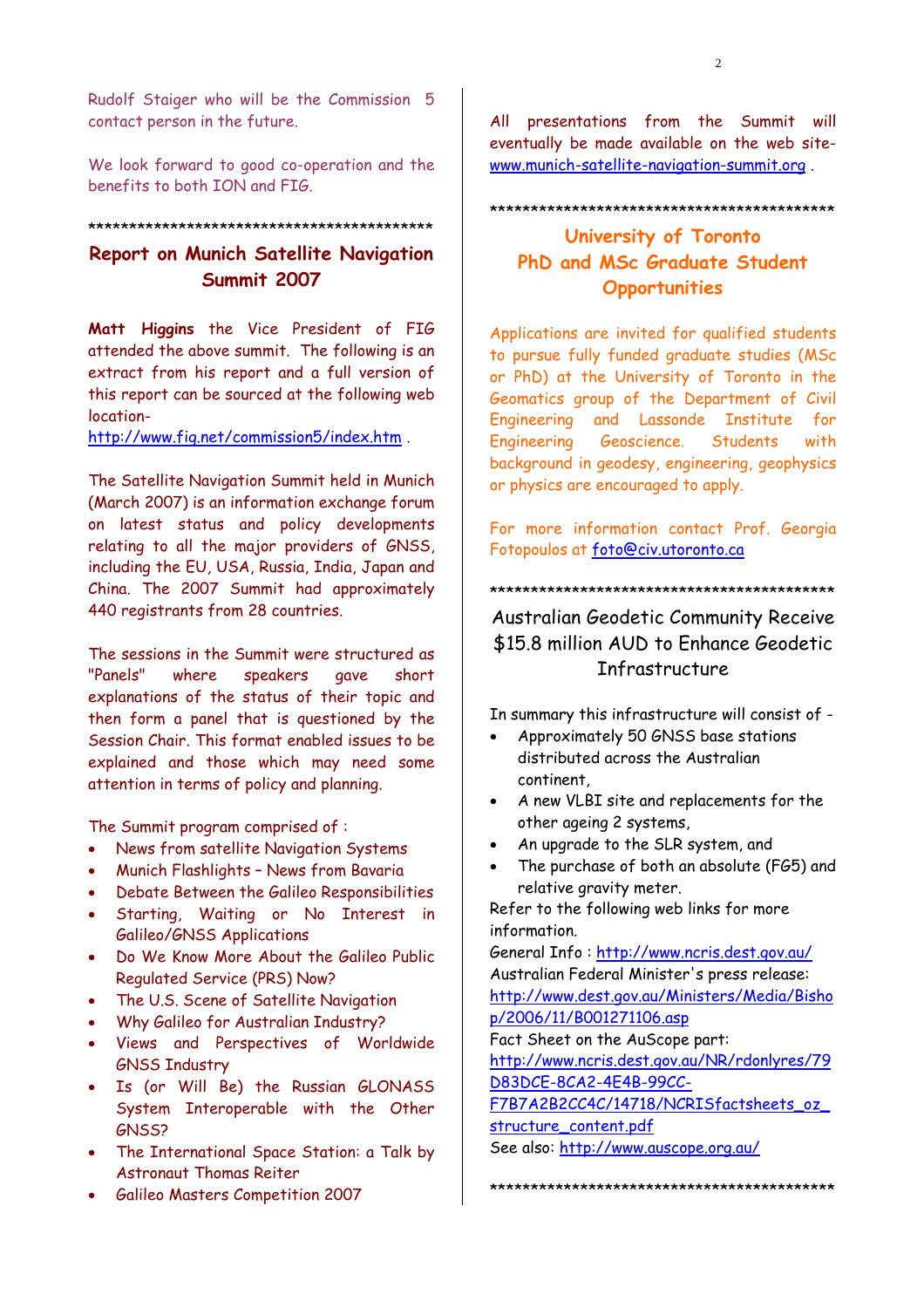# COMING EVENTS

# **FIG XXX General Assembly and Working Week**

13-17 May 2007, Hong Kong SAR, China Web site: www.fig.net/fig2007

# **Commission 5 Activities –**

- **Open Commission Meeting** on Sunday 13 May @ 1600 in the Tai Po room.
- **Technical Sessions**
- **TS1B**  Adjustment and Calculation (Tai Po) Monday 14 May @1400
- **TS2B** Quality of Measurements (Tai Po) Monday14 May @1600
- **TS3B** Airborne Surveying Laserscanners and Cameras (Tai Po) Tuesday 15 May @1100
- **TS4B** GNSS 1 (Tai Po) Tuesday 15 May @1400
- **TS5A** GNSS 2 (Fanling) Tuesday 15 May @1600
- **TS6C** Forum on New Techniques for Positioning (Shek-O) Wednesday 16 May @1100
- TS6F Terrestrial Laser Scanning 1 (Harbour2) Wednesday 16 May @1100
- **TS7C** New Techniques and Sensors for (Shek-O) Wednesday 16 May @1400
- **TS8C** Terrestrial Laser Scanning 2 (Shek-O) Wednesday 16 May @1600.

Please make sure you attend **TS6C** as this is a open forum to follow up on the Munich RTK Networks / CORs session ; and to also discuss the impact of **New Positioning Techniques** ( ie LocataLites, pseudolites, RFID readers/tags, WiFi access points, UWB, LBS etc) on surveying AND to also define the role of FIG Commission 5 in this emerging field.

\*\*\*\*\*\*\*\*\*\*\*\*\*\*\*\*\*\*\*\*\*\*\*\*\*\*\*\*\*\*\*\*\*\*\*\*\*\*\*\*\*\*

**Joint CIG/ISPRS Conference on Geomatics for Disaster and Risk Management Gi4DM.** 

23-25 May, Toronto, Ontario, Canada

This event is Co-sponsored by FIG.

"The fundamental goal of this conference is to use the latest state-of-the-art space-based geomatics technologies to understand the dynamic Earth processes and geo-hazards. This will be accomplished through the uses geoinformation for risk reduction, mitigation, monitoring and response to disasters, including-

- Geomatics technologies and advances,
- Geospatial information
- Geodesy and Earth processes."

The Canadian Institute of Geomatics (CIG) will also be celebrating its 125th anniversary.

### Refer to web site: https://www.cigacsg.ca/cig2007/english/home.htm

Or contact FIG Commission 5 representative Prof. Georgia Fotopoulos georgia.fotopoulos@utoronto.ca

\*\*\*\*\*\*\*\*\*\*\*\*\*\*\*\*\*\*\*\*\*\*\*\*\*\*\*\*\*\*\*\*\*\*\*\*\*\*\*\*\*\*

# **5th International Symposium on Mobile Mapping Technology**

28-31 May 2007, Padova - Italy Organised by FIG Commission 5, IAG and ISPRS. Contact: naser@geomatics.ucalgary.ca

Dear Colleagues,

We invite you to attend the 5th International Symposium on Mobile Mapping Technology in Padua, Italy. The core objective of the conference will be to discuss most recent technologies, exchange experiences and promote future research, development and production in fields related to mobile mapping. We look forward to see you in Padua!

For more information please visit the webpage http://www.cirgeo.unipd.it/cirgeo/convegni/mm t2007/index.html

\*\*\*\*\*\*\*\*\*\*\*\*\*\*\*\*\*\*\*\*\*\*\*\*\*\*\*\*\*\*\*\*\*\*\*\*\*\*\*\*\*\*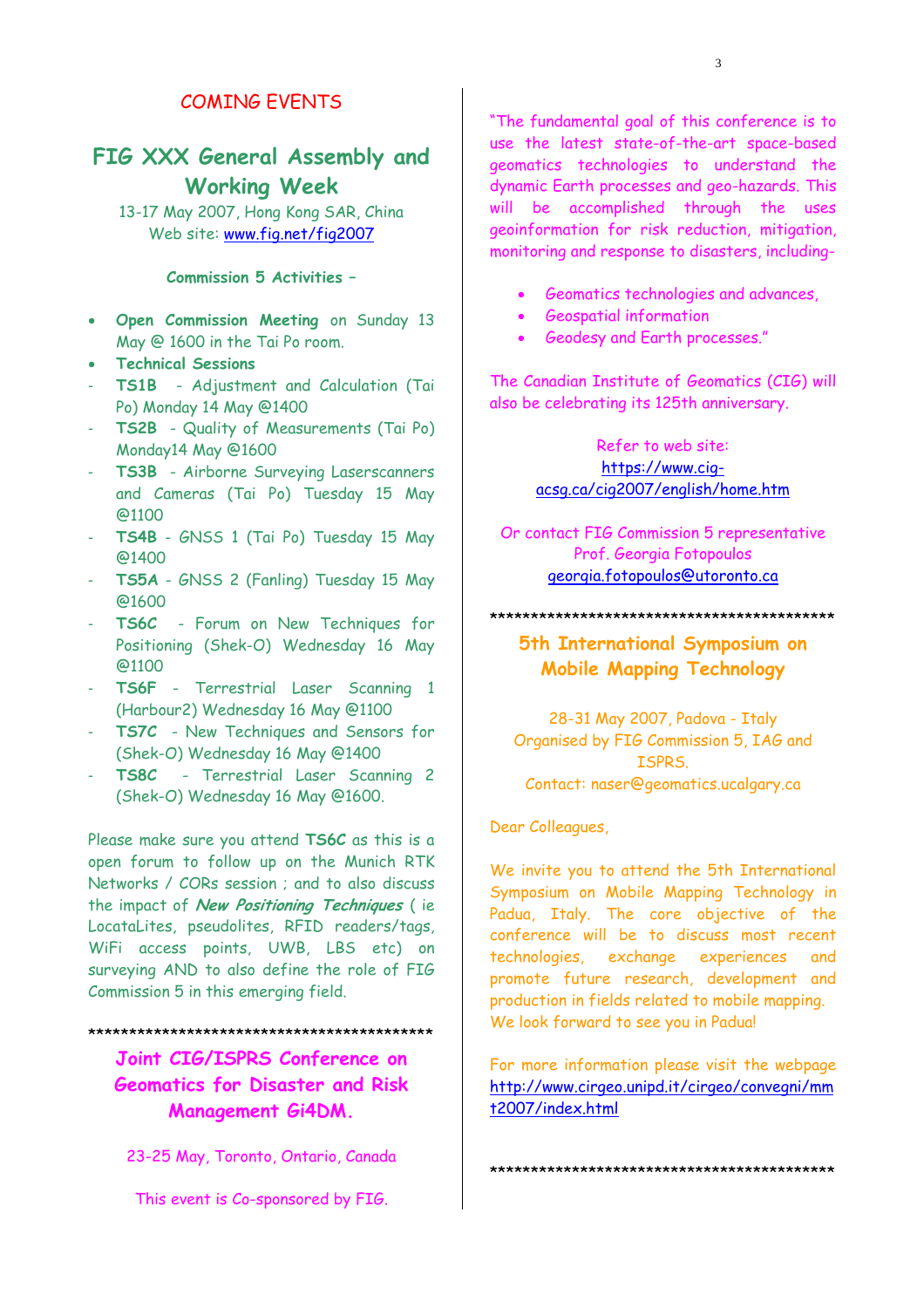# **9th South East Asian Survey Congress**

29 October to 1 November 2007 Christchurch - New Zealand Incorporating the 119th New Zealand Institute of Surveyors Conference, the 6th Trans Tasman Surveyors Conference and CASLE General Assembly and **FIG Commissions 4 (Hydrography) and 5 (Positioning & Measurement)** Workshops. Website : www.surveyors.org.nz/congress2007

\*\*\*\*\*\*\*\*\*\*\*\*\*\*\*\*\*\*\*\*\*\*\*\*\*\*\*\*\*\*\*\*\*\*\*\*\*\*\*\*\*\*

# **The 4th International Symposium on LBS and TeleCartography**

# In celebration of The Hong Kong Polytechnic University's 70th Anniversary

The Department of Land Surveying and Geoinformatics of the Hong Kong Polytechnic University and the Cartography and Engineering Geodesy Research Groups of the Vienna University of Technology are pleased to present the 4th International Symposium on LBS and TeleCartography in cooperation with the ICA Commissions on Maps and Internet and Ubiquitous Cartography, and the IAG WG 4.1.2 on Indoor and Pedestrian Navigation, to be held from Thursday, 8th to Saturday, 10th November, 2007 at the Hong Kong Polytechnic University, PR China.

Contributions from the fields of Cartography, Geoinformation, Computer Sciences, Telecommunication, Geodesy, Spatial Cognition, Geomedia Techniques, etc. should address current topics of:

- Location Based Services
- TeleCartography (Map based LBS)
- Applying Multimedia to LBS
- Ubiquitous Mapping
- Wearable Mapping
- Positioning Methods
- Navigation Systems
- Mobile Mapping
- Cartographic Theories & Techniques
- Visualization, VR & Augmented Reality
- Personalization & Adaptive Methods
- Spatial Decision Support
- Persistent Spatial Assistants
- Smart Environments & Active Landmarks

Send your abstract (200 words) before July 1st, 2007 as \*.doc – file to lsgi.lbs2007@polyu.edu.hk

All contributions will be reviewed by the programme committee for inclusion in an upcoming book on Location Based Services and TeleCartography.

For further information about the symposium please contact Miss Eling Yim at (852) 2766 4350 or see: http://www.lsgi.polyu.edu.hk/LBS2007

#### \*\*\*\*\*\*\*\*\*\*\*\*\*\*\*\*\*\*\*\*\*\*\*\*\*\*\*\*\*\*\*\*\*\*\*\*\*\*\*\*\*\*

#### 6th FIG Regional Conference

12 - 15 November 2007 San Jose - Costa Rica, See website : www.fig.net for more information

\*\*\*\*\*\*\*\*\*\*\*\*\*\*\*\*\*\*\*\*\*\*\*\*\*\*\*\*\*\*\*\*\*\*\*\*\*\*\*\*\*\*

FIG Commission 5 Positioning and Measurement Work Plan 2007–2010 Version March 2007

PLEASE provide comments on the proposed Commission 5 WORK PLAN to rudolf.staiger@uni-duisburg-essen.de

### **1. Title**

Positioning and Measurement

### **2. Terms of Reference**

- The science of measurement (instrumentation, methodology and guidelines)
- The acquisition of accurate and reliable survey data related to the position, size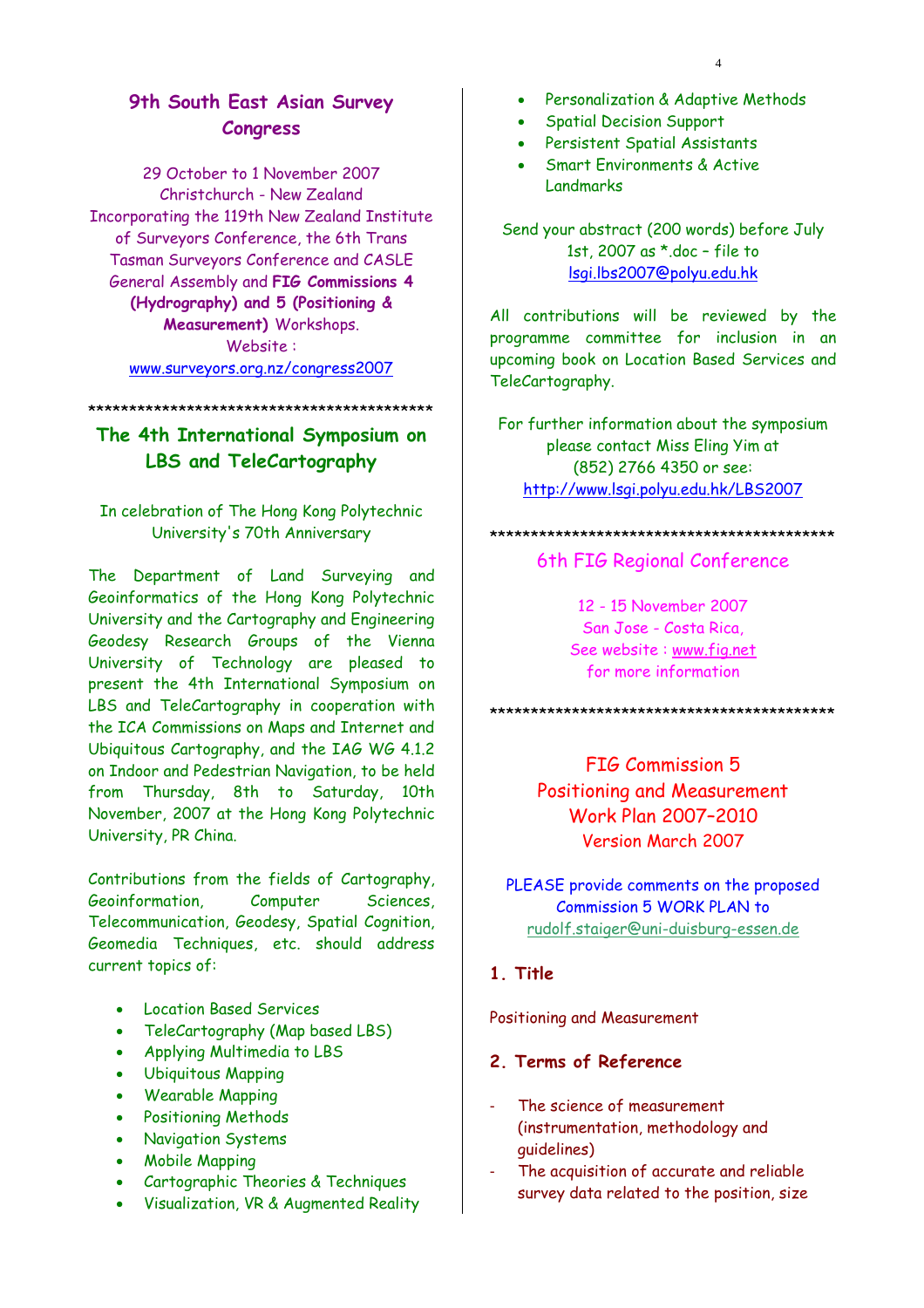and shape of natural and artificial features of the earth and its environment and including variation with time.

### **3. Mission statement**

- Focus on modern technologies and technical developments and assist individual surveyors, through guidelines and recommendations, to choose and utilise those methods, technologies and instruments that are most appropriate to different applications.
- Follow technical developments through collaboration with other FIG commissions and other international organisations; participation in appropriate meetings; and the preparation of appropriate publications.
- Support research and development and stimulate new ideas in the fields of expertise represented within the commission.
- Collaborate with manufacturers on the improvement of instrumentation and associated software.
- Present and promote the work of the commission and its working groups on an ongoing basis at FIG working weeks and other relevant technical meetings and in appropriate FIG and other media.

### **4. General**

This work plan covers the development, use and integration of technologies for positioning and measurement and the associated standardisation, best practice and fundamental reference frame issues. Many of the issues are global in nature and Commission 5, working with like-minded Sister Associations, is well placed to deal with them. FIG Council has also asked the Commissions to cooperate with United Nations Agencies to address global problems such as sustainable development and humanitarian needs. The disciplines covered by Commission 5 are at the heart of delivering solutions for the spatial aspects of these important global problems. Specific activities aimed at developing countries include examination of Low Cost Surveying Technologies, assistance with implementation of modern Geodetic Reference Frames and

associated infrastructure and contribution to appropriate Continuing Professional Development programs.

In addition to the specific activities above, the Commission will support and contribute to FIG Task Forces and the Standards Network. The Commission will also respond to the FIG Council to address new issues as they emerge.

## **5. Working Groups**

**Working Group 5.1 – Standards, Quality Assurance and Calibration** 

#### Policy Issues

- Influence the development of standards affecting positioning and measurement instruments and methods, in collaboration with the FIG task force on standards and through participation in the relevant Technical Committees (TCs) of the International Standards Organisation (ISO) and other appropriate bodies.
- Acceptance controls, quality assurance and certification and their impact on the surveying profession.
- Checking and calibration of measuring instruments.
- Assist other Commission Working Groups to implement Standards from ISO TC211 as appropriate.

#### Chair

David Martin (France), e-mail: martin@esrf.fr

#### Specific project(s)

- Transform the existing recommendations on the Use and Calibration of EDM (FIG-Publication 7/1994) in a digital document and make it available on the FIG-Website
- Actualise the above mentioned EDM-**Standards**
- Present and promote the use of standards and guidelines to the surveying community.
- Establish guidelines and recommendations for instruments taking into account latest development in surveying technology.
- Guidelines and Recommendations for the ISO Guide to Uncertainty of **Measurements**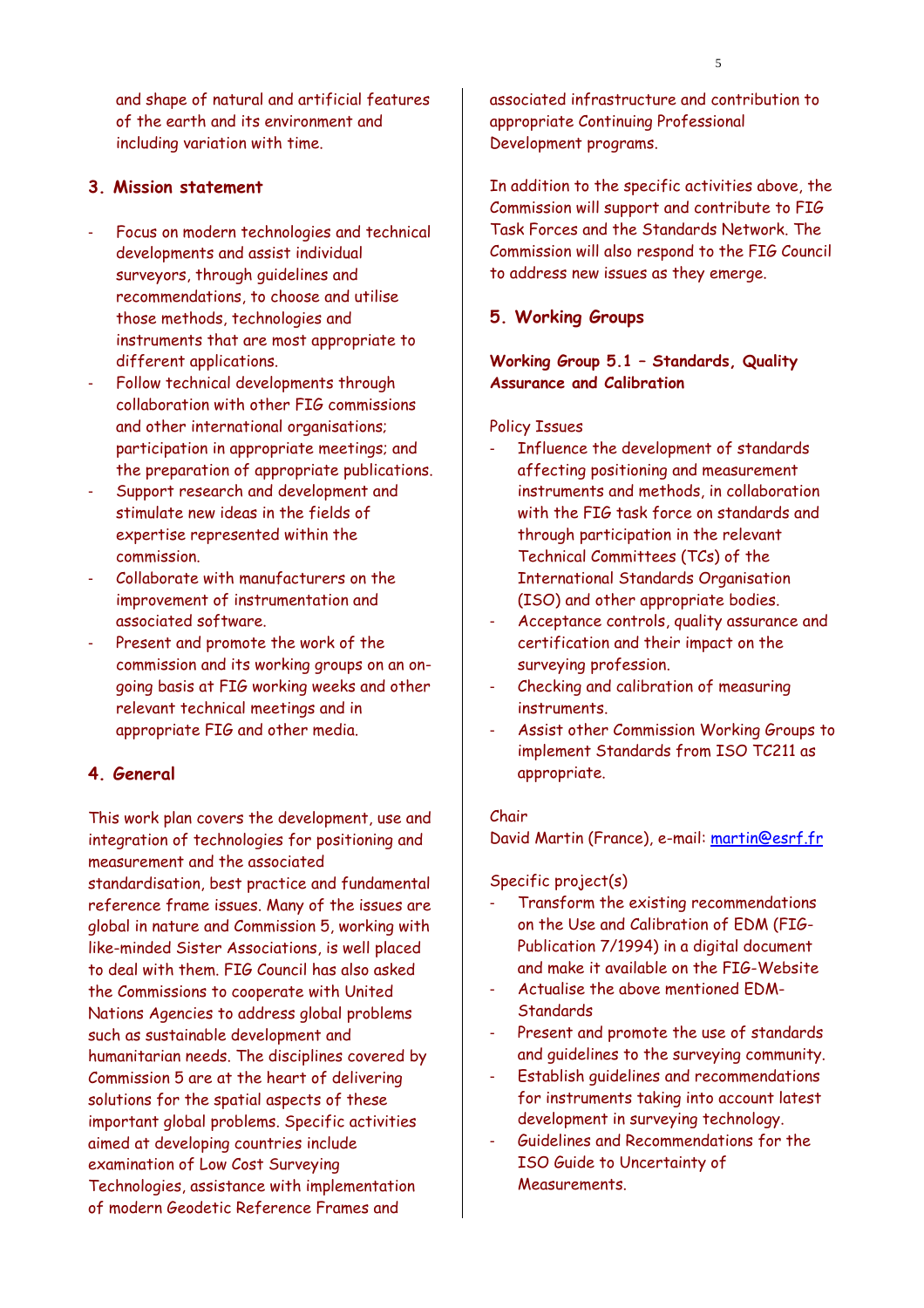- Review Standards coming from ISO TC211 for relevance to Positioning and Measurement.
- Contribution to the new GPS related Work Item of ISO TC 172 SC6, in cooperation with Working Group 5.4.

#### Workshop(s)

Participation in FIG Working Weeks and other major Commission events (see events section below) with dedicated Technical Sessions and/or Workshops as appropriate.

#### Publication(s)

- Recommendations for the Use and Calibration of EDM
- FIG Working Weeks will include Technical Papers on specific issues and presented by Working Group Members and other invited experts.
- Guidelines for instruments taking into account latest development in surveying technology.

#### Timetable

- Draft publications will be presented at FIG Working Weeks during the term of this plan and according to a timetable to be developed by the Working Group Chair.
- Working group final report: dedicated session, FIG Congress, 2010.

#### Beneficiaries

FIG member associations, manufacturers and users of survey equipment, governments, standardisation organisations, decision makers, GIS developers and users, surveying businesses, individual surveyors.

### **Working Group 5.2 – Reference Frame in Practice**

#### Policy issues

Work to bring together all organisations involved in defining or using reference frames to develop common approaches and avoid duplication. Such organisations include FIG, the International Association of Geodesy (IAG), ISO, groups of national mapping agencies, other influential national agencies (such as the US Department of Defence's National Geospatial-Intelligence

Agency (NGA), which is responsible for WGS84.) and alliances of commercial organisations (such as Open GIS Consortium and the European Petroleum Survey Group).

- Continue the existing co-operation with IAG on the African Reference Frame Project (AFREF) as well as facilitate similar actions on other continents such as South America and Asia.
- Provide background technical information on relevant issues written in a way that is accessible to the surveying practitioners.
- Develop an inventory of approaches to reference frame issues in different countries (including transformation methodologies) that is accessible to surveying practitioners.
- Examine the concepts of dynamic and semidynamic datums.
- Examine how surveying practitioners are changing how they access the reference frame, through less emphasis on networks of ground monuments and more emphasis on Global Navigation Satellite Systems (GNSS) base stations.
- Examine global positioning services such as OmniSTAR and StarFire and their use for positioning in a national reference frame
- Examine the increased use of GNSS for height determination as well as the use of geoid models for connection to local height datums.
- Examine the role that the satellite missions GRACE, GOCE and CHAMP will have on global geoid models
- Examine the increasing role of aerial and space based imagery in the realisation of reference frames.
- Liaise with Commission 4 to review and revise (where required) FIG Publication 37, Vertical Reference Surface for Hydrography

#### Chair

Mikael Lilje (Sweden), e-mail: mikael.lilje@lm.se

#### Specific project(s)

Initiate, contribute and facilitate meeting(s) of all organisations involved in defining or using (regional) reference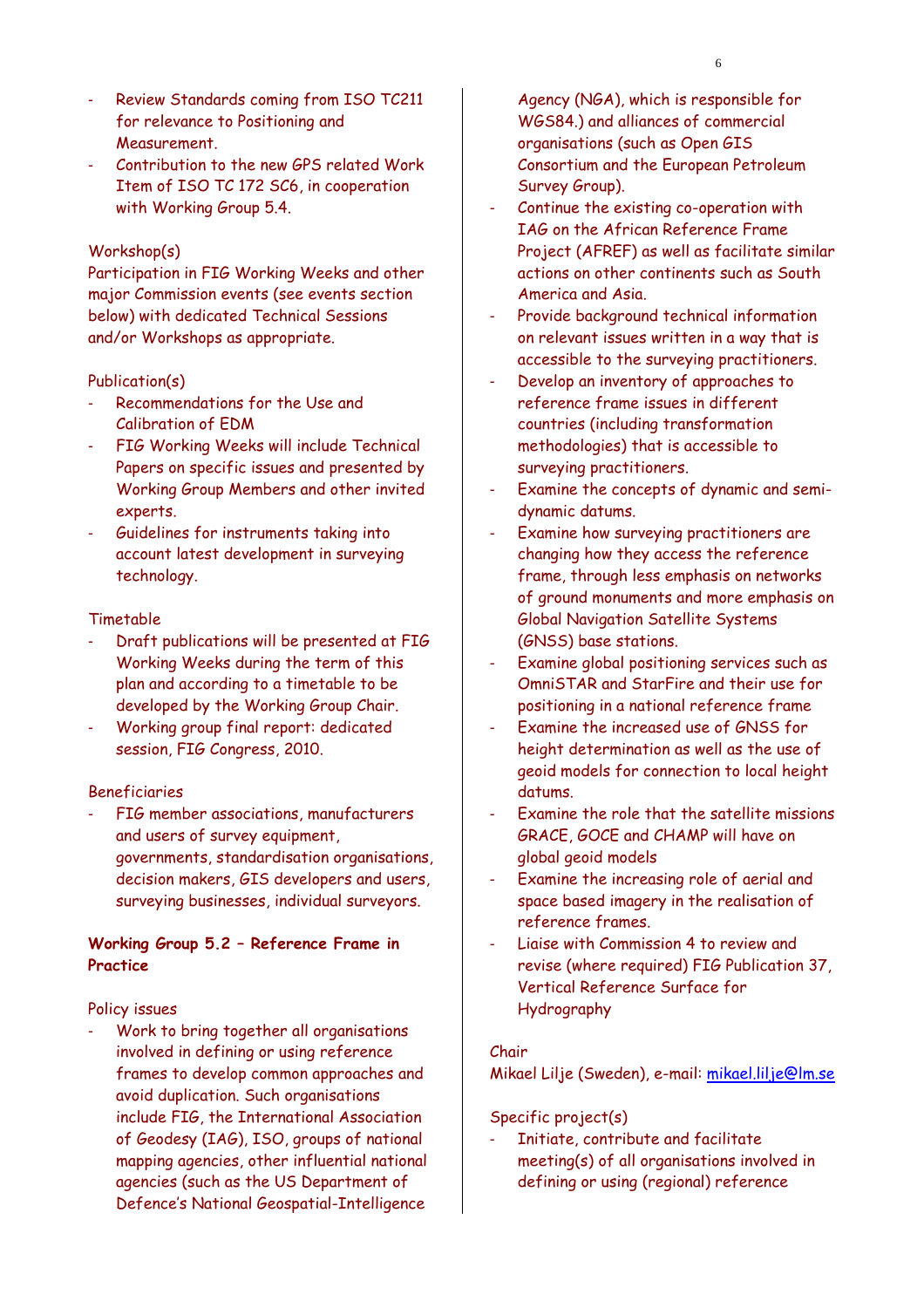frames to develop common approaches and avoid duplication.

- Continue development of Technical Fact Sheets that briefly explain basic concepts, practical applications and issues and which summarise the activities of organisations with specific responsibilities in the field.
- Ensure terminology used in above publications conform to and give substance to the relevant Standards coming from ISO TC211.
- Ensure that the working group web page is running and updated.

#### Workshop(s)

- Participation in FIG Working Weeks and other major Commission events (see events section below) with dedicated Technical Sessions and/or Workshops as appropriate.
- Seminars and meetings involving key organisations involved in defining or using (regional) reference frames will be convened at a venue, time and date to be confirmed by the Working Group Chairs.
- Symposium on Applications of Permanent GPS/GNSS Networks. WG 5.2 and WG 5.3 event.

#### Publication(s)

- Web page
- FIG Working Weeks will include Technical Papers on specific issues and presented by Working Group Members and other invited experts.
- Technical Fact Sheets as outlined above.
- Working group final report will be presented at FIG Congress, 2010.

#### Timetable

- Draft publications will be presented at FIG Working Weeks during the term of this plan and according to a timetable to be developed by the Working Group Chairs.
- Working group final report: dedicated session, FIG Congress, 2010.

### **Working Group 5.3 – Integrated Positioning, Navigation and Mapping Systems**

#### Policy issues

While this is a new focus, it includes the topics covered by the previous Working Groups 5.3

and 5.4 (during 2002 to 2006) and extends to cover technology generally.

- Issues associated with ongoing and rapid developments in Integrated Positioning, Navigation, and Mapping systems, including performance and applications of such systems and guidelines for their use.
- Ensuring FIG input to planning associated with programs of GPS Modernisation and GNSS Development.

#### Co-Chairs

Andrew Hunter and Naser El-Sheimy (Canada), e-mail: ahunter@ucalgary.ca and naser@geomatics.ucalgary.ca

#### Specific project(s)

- Report on the development, possibilities and limitations of new technologies.
- Prepare quidelines for practitioners on making the best use of systems to achieve the results required for particular applications.
- Develop FIG input to GPS Modernisation and GNSS Development.
- Collaborate with other Commissions and other international organisations (including IAG and ISPRS) and with equipment, software and service providers.
- Continue commitment to relevant interdisciplinary events including the series of Symposia on Mobile Mapping (joint with IAG and ISPRS).

#### Workshop(s)

Participation in FIG Working Weeks and other major Commission events (see events section below) with dedicated Technical Sessions and/or Workshops as appropriate.

#### Publication(s)

Guidelines on making the best use of emerging systems.

#### Timetable

- Draft publications will be presented at FIG Working Weeks during the term of this plan and according to a timetable to be developed by the Working Group Chair.
- Working group final report: dedicated session, FIG congress, 2010.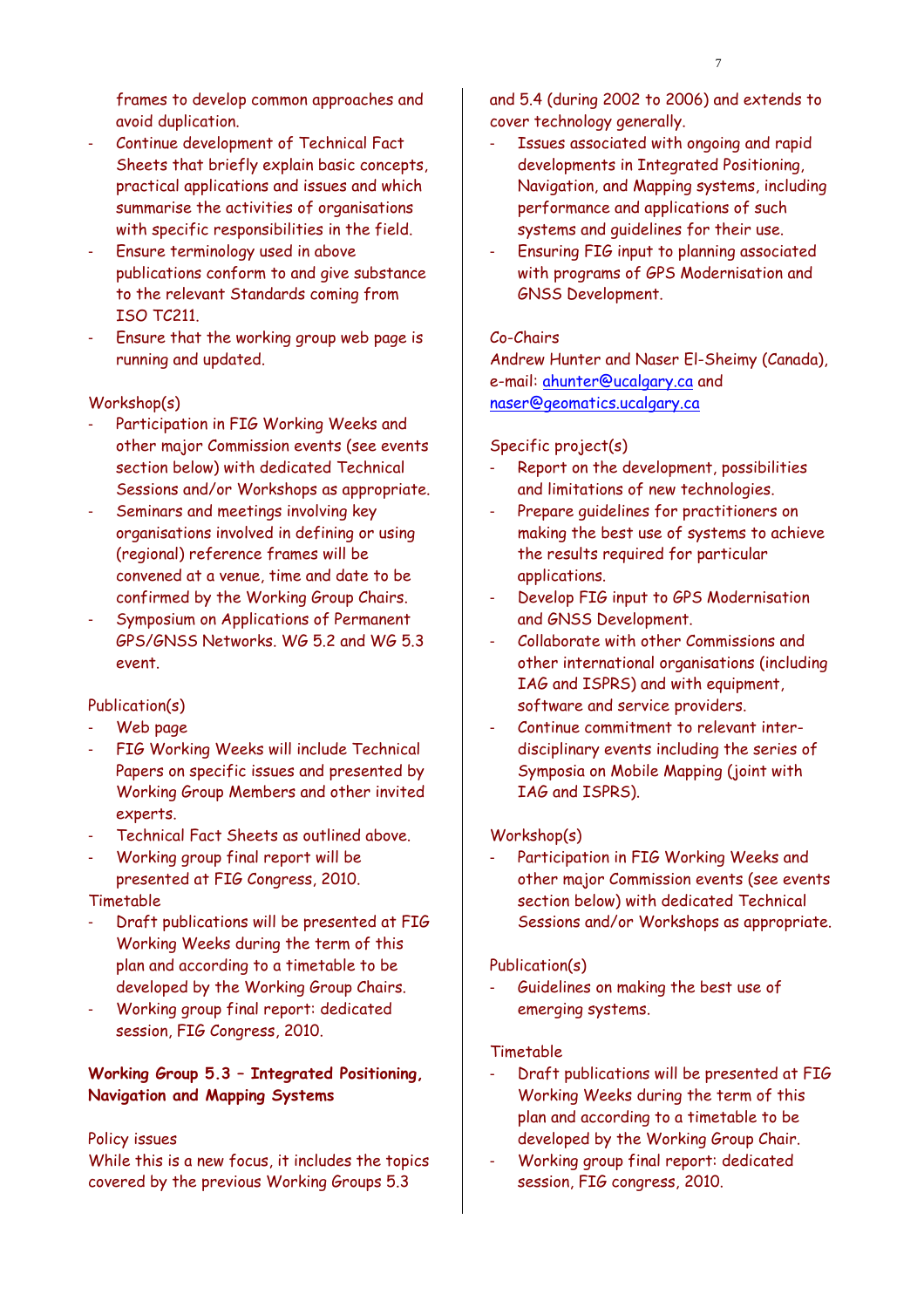FIG member associations, manufacturers and users of survey equipment, governments, standardization organizations, decision makers, GIS developers and users, surveying businesses, individual surveyors.

### **Working Group 5.4 – GNSS – Global Navigation Satellite Systems**

#### Policy issues

- Cooperation with all organisation involved in the field of GNSS e.g. IAG and ISO.
- Maintaining contact with GNSS receiver and equipment manufactures to provide state-of-the-art information to the users.
- Cooperation with Commissions 3, 4, 6 and 8 regarding GNSS integration into GIS respectively GNSS for disaster risk management as well as GNNS applications in hydrography and engineering surveys..
- Providing technical GNSS background information on relevant issues for surveying practitioners via web pages, tutorials and workshops.
- Development of recommendations regarding procedures to check GNSS equipment.
- Contribute to FIG input to GPS modernisation and GNSS development
- Prepare the surveying profession for GNSS-mass-markets (e.g. Location Based Services, traffic applications,…) as well as required technologies (e.g. assisted GPS, car navigation technology).

#### Chair

Volker Schwieger (Germany), e-mail: volker.schwieger@iagb.uni-stuttgart.de

#### Study Groups

Study Group 5.4.1- Cost-effective GNSS

- Analysis of current "low-cost" GNSS markets (e.g. LBS, traffic) including additional necessary technologies like e.g. odometers, mobile phones
- Recommendations for surveyors to infiltrate these markets
- Development of methods to use "low-cost" GPS for precise applications
- Report on cost-effective GNSS

Study Group 5.4.2 – GNSS networks (together with WG 5.2)

- Analysis and review of GNSS network technologies for practitioners
- Analysis of the importance of site calibrations of permanent networks
- Analyse and compare different commercial and non-commercial GNSS networks
- Organise Workshops(s) on GNSS networks

#### Study Group 5.4.3 – Precise GNSS

- Develop and publish methods for GNSS heighting
- Develop and publish investigations regarding the GNSS/tachometer combinations
- Contact with GNSS equipment manufacturers
- Provide newest technical background information to the practitioners
- Develop input to discussions on GPS modernisation and GNSS development, e.g. through the UN mandated International Committee on GNSS (ICG).

Study Group 5.4.4 – GNSS calibration and check (together with WG 5.1)

- Development of procedures and recommendations for checking GPS equipment
- Recommendations for the calibration of GPS antennas and permanent GPS sites
- Cooperation with standard organisations (e.g. IS0)
- Organisation of scientific workshops and tutorials for practitioners
- Discussion with GNSS equipment manufacturers about procedures

#### Workshops

- Participation in FIG Working Weeks, Regional Conferences as well as other major Commission 5 events in special technical sessions
- GNSS tutorials (fundamentals and practice relevant information, possibly including practical training) e.g. at Working Weeks and Regional Conferences in cooperation with local organizers, especially for "surveying practitioners"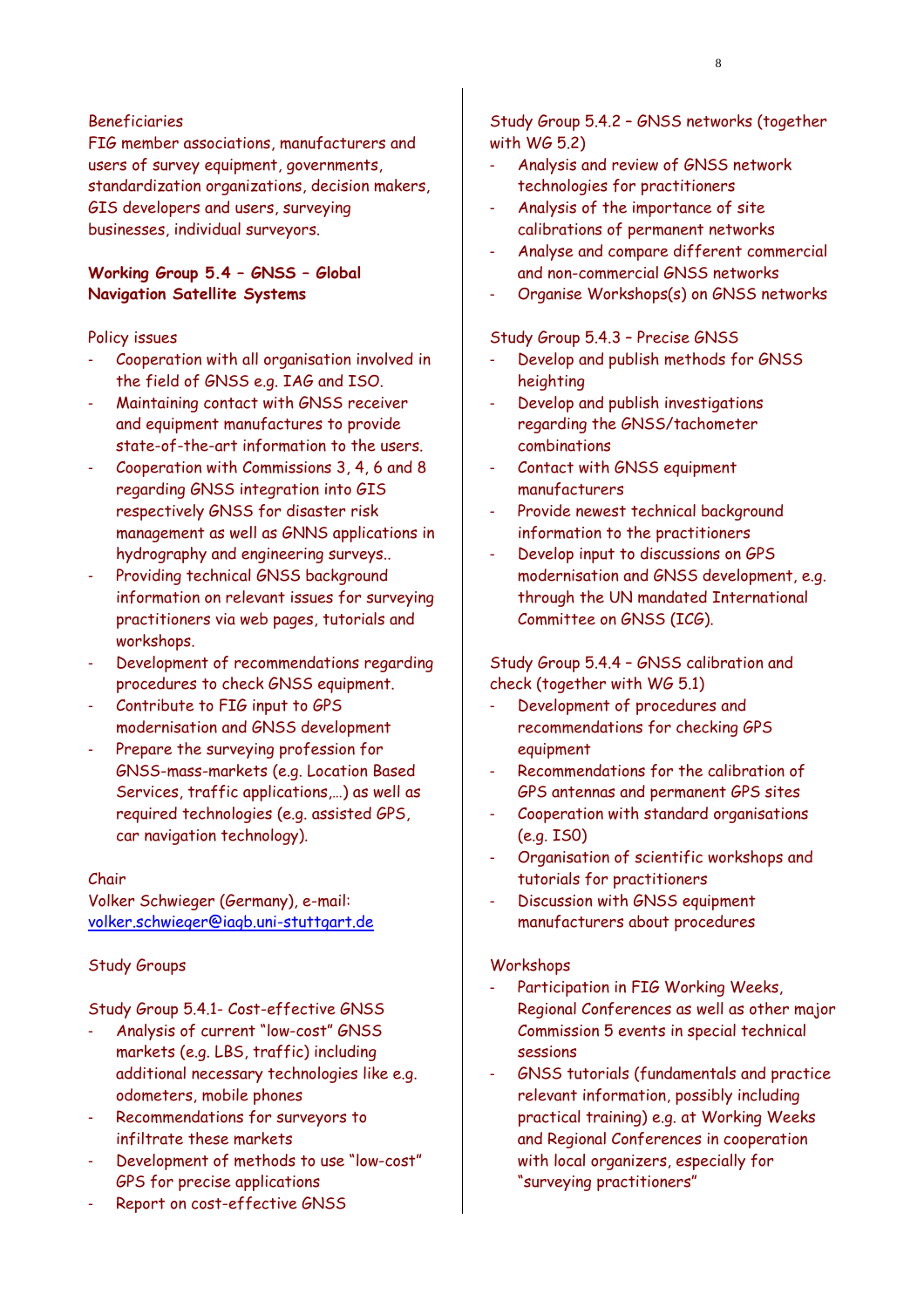- International Workshop on GNSS for Practitioners (engineering geodesy companies, state survey, cadastral administration) together with all Working Groups of Commission 5 and partners like IAG or the Institute of Navigation where appropriate.
- Specialised International Workshops on GNSS calibration (antenna, site, multipath) and on GNSS networks (together with WG 5.2).

#### Publications

- Technical Papers at Working Weeks, Regional Conferences and Commission 5 Symposia and Workshops
- Recommendations for Calibration of GPS antennas and Check of GPS Measurement Systems (together with WG 5.1 and relevant institutions like e.g. ISO).
- Report on possibilities of cost-effective GNSS techniques for developing countries.

#### Timetable

Report and recommendations should be presented (and published) on next FIG Congress 2010.

#### **6. Co-operation with Other Commissions**

Commission 6.

# **7. Co-operation with United Nation Organisations, Sister Associations and other Partners**

Commission 5 is the lead Commission for FIG's Memorandum of Understanding with the United Nations Office for Outer Space Affairs. GNSS will be the focus of cooperative activities from 2007 to 2010.

Commission 5 is also committed to cooperation with Sister Associations, especially those with which FIG has a Memorandum of Understanding. Commission 5 has specific liaison interest with the International Association of Geodesy (IAG) and the International Society for Photogrammetry and Remote Sensing (ISPRS). The Commission 5 Steering Committee will ensure that Working

Group activities and Commission 5 events further these goals of cooperation with Sister Associations.

Commission 5 is also committed to the new Cooperation Agreement with the US based Institute of Navigation (ION) and will undertake activities as agreed with ION, especially in relation to GNSS.

## **8. Commission Officers**

#### **Commission Chair**

Prof. Dr.-Ing. Rudolf Staiger Fachbereich Vermessung und Geoinformation University of Applied Sciences Bochum Lennershofstrasse 140 D-44801 Bochum **GERMANY** Tel. + 49 234 32 10547 Fax + 49 234 32 14735 E-mail: rudolf.staiger@fh-bochum.de

# **Vice Chair of Administration**

Rob Sarib Manager Survey Services – Darwin Land Information – Office of the Surveyor General Dept. Planning and Infrastructure GPO Box 1680 Darwin Northern Territory 0801 AUSTRALIA Tel. + 61 8 8999 6081 Fax + 61 8 8999 7750 E-mail: robert.sarib@nt.gov.au

#### **Chair of Working Group 5.1**

David Martin Alignment and Geodesy Group ESRF 6 rue Jules Horowitz BP220 38043 Grenoble Cedex **FRANCE** Tel. + 33 4 76 88 22 45 Fax + 33 4 76 88 23 13 E-mail: martin@esrf.fr